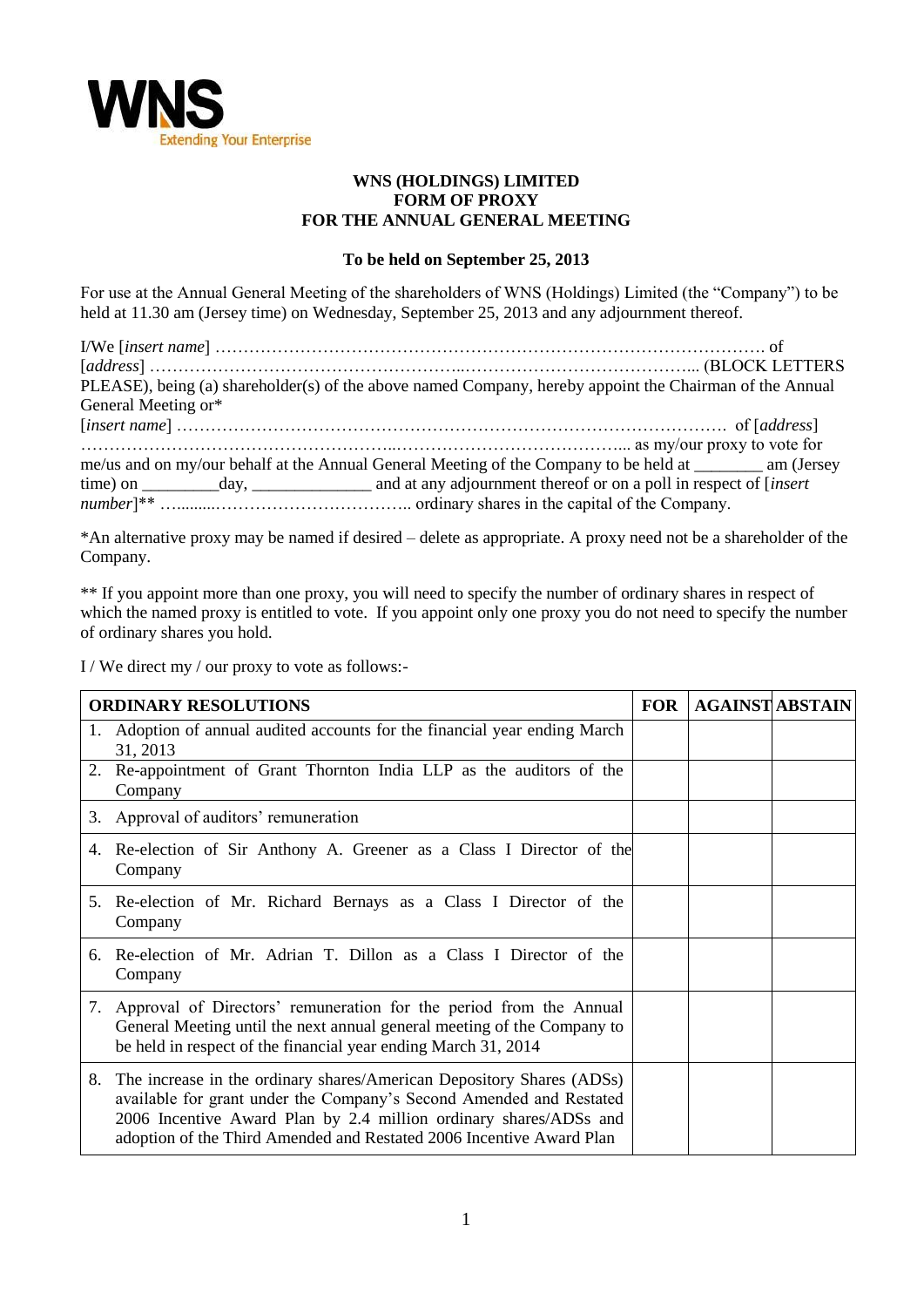Date: \_\_\_\_\_\_\_\_\_\_\_\_\_\_\_\_\_\_\_\_\_\_\_\_, 2013

## **Signature of Shareholder/Authorised Signatory**

(If you are signing this form as a director or officer of a body corporate or other entity, please indicate in what capacity you are signing and who you are signing for e.g. "Director of X Limited" or "Director of X Limited as general partner of Y Limited Partnership")**.**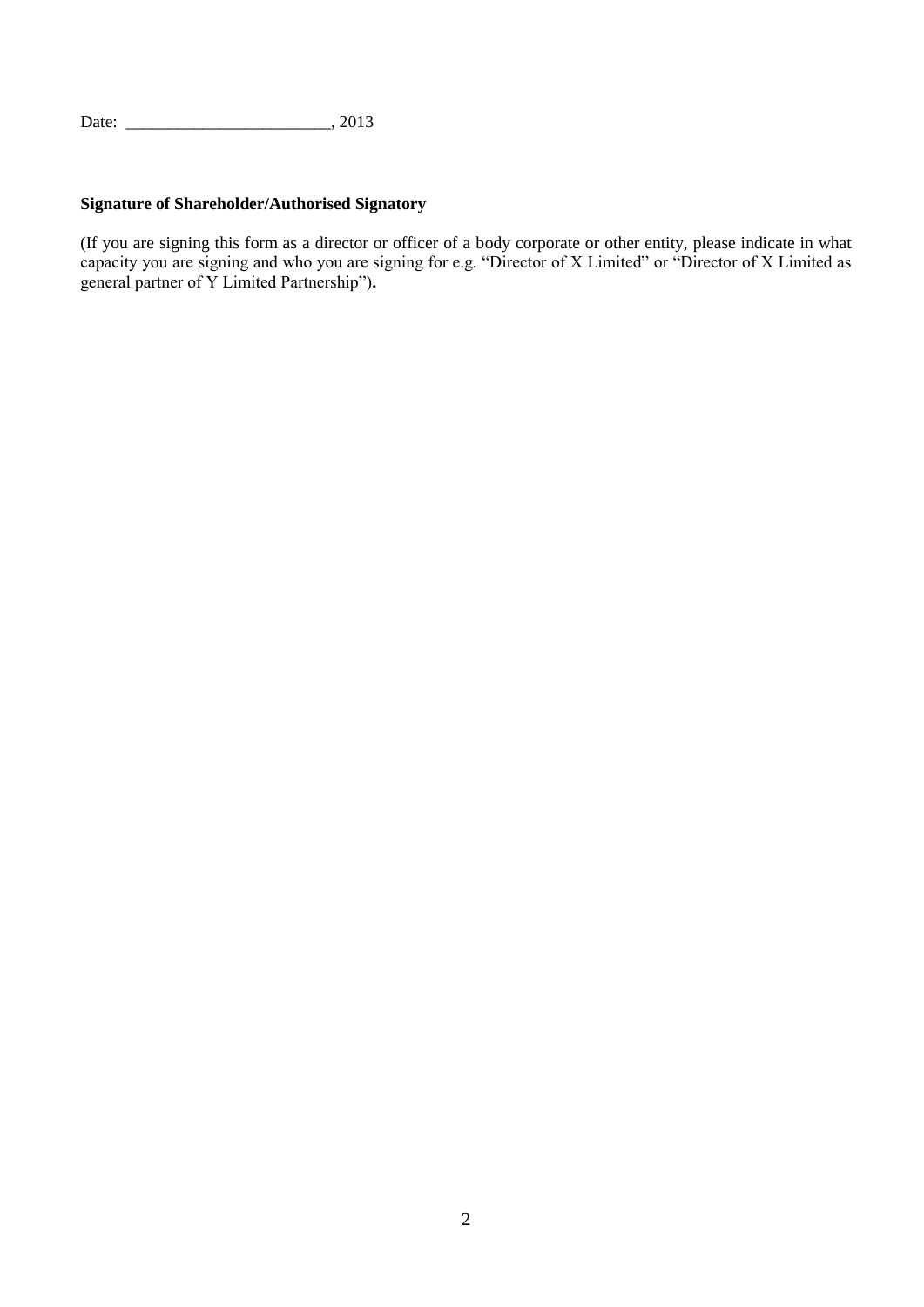## **NOTES:**

- 1. Please indicate with an "X" in the appropriate box how you wish the proxy to vote.
- 2. The proxy will exercise his discretion as to how he votes or whether he abstains from voting:-
	- (a) on the resolutions referred to in this Form of Proxy if no instruction is given in respect of the resolutions; and
	- (b) on any business or resolution considered at the Annual General Meeting other than the resolutions referred to in this Form of Proxy.
- 3. To be valid, the instrument appointing a proxy, and any power of attorney or other authority (e.g. board minutes) under which it is signed (or a notarized copy of any such power or authority), must be deposited at our registered office at Queensway House, Hilgrove Street, St Helier, Jersey JE1 1ES, Channel Islands (Attn: Computershare Company Secretarial Services (Jersey) Limited) not less than 48 hours before the time appointed for the holding of the Annual General Meeting or any adjournment thereof or for the taking of a poll at which the proxy proposes to vote.
- 4. A Form of Proxy executed by a corporation must be either under its common seal or signed by an officer or attorney duly authorized by the corporation.
- 5. In the case of joint holders, the name of all the joint holders should be stated in the Form of Proxy and all should sign it. Joint holders should elect one of their numbers to represent them in person or by proxy in their name. In the absence of such election, the vote of the holder whose name appears first in order in the Register of Shareholders, whether in person or by proxy, will be accepted to the exclusion of the votes of other joint holder(s). For this purpose, seniority is determined by the order in which the names appear in the Register of Shareholders.
- 6. A proxy may be revoked by: (i) giving the Company notice in writing deposited at our registered office at Queensway House, Hilgrove Street, St Helier, Jersey JE1 1ES, Channel Islands (Attn: Computershare Company Secretarial Services (Jersey) Limited) before the commencement of the Annual General Meeting or any adjournment thereof or for the taking of a poll at which the proxy proposes to vote; (ii) depositing a new Form of Proxy with the Company Secretary before the commencement of the Annual General Meeting or any adjournment thereof or for the taking of a poll at which the proxy proposes to vote (although it should be noted that the new Form of Proxy will only be a valid proxy, as opposed to being capable of revoking an earlier Form of Proxy, if deposited not less than 48 hours before the time appointed for the Annual General Meeting or any adjournment thereof or for the taking of a poll at which the proxy proposes to vote); or (iii) attending in person and voting on a poll.
- 7. A body corporate which is a Shareholder entitled to attend and vote at the Annual General Meeting may authorize a person to act as its representative at the Annual General Meeting in respect of all or a particular number of the shares held by the Shareholder. A body corporate which is a Shareholder may appoint more than one person to act as its representative. If a body corporate which is a Shareholder appoints more than one person to act as its representative, each resolution (and each instrument of appointment) shall specify the number of shares held by the Shareholder for which the relevant person is appointed its representative. For the avoidance of doubt, a body corporate which is a Shareholder may appoint (in addition to the representatives (if any) appointed by it) any number of persons to act as its proxy at the Annual General Meeting in respect of all or a particular number of the shares held by the Shareholder. A person duly authorized to act as a representative of a body corporate which is a Shareholder shall be entitled to exercise on behalf of the Shareholder the same powers (in respect of the number of shares held by the Shareholder for which the relevant person is appointed its representative) as the Shareholder could exercise. If a Shareholder which is a body corporate appoints more than one representative (but subject to the voting instructions (if any) given by the Shareholder), no representative need cast all the votes used by him in respect of any resolution in the same way as any other representative or any proxy appointed by the